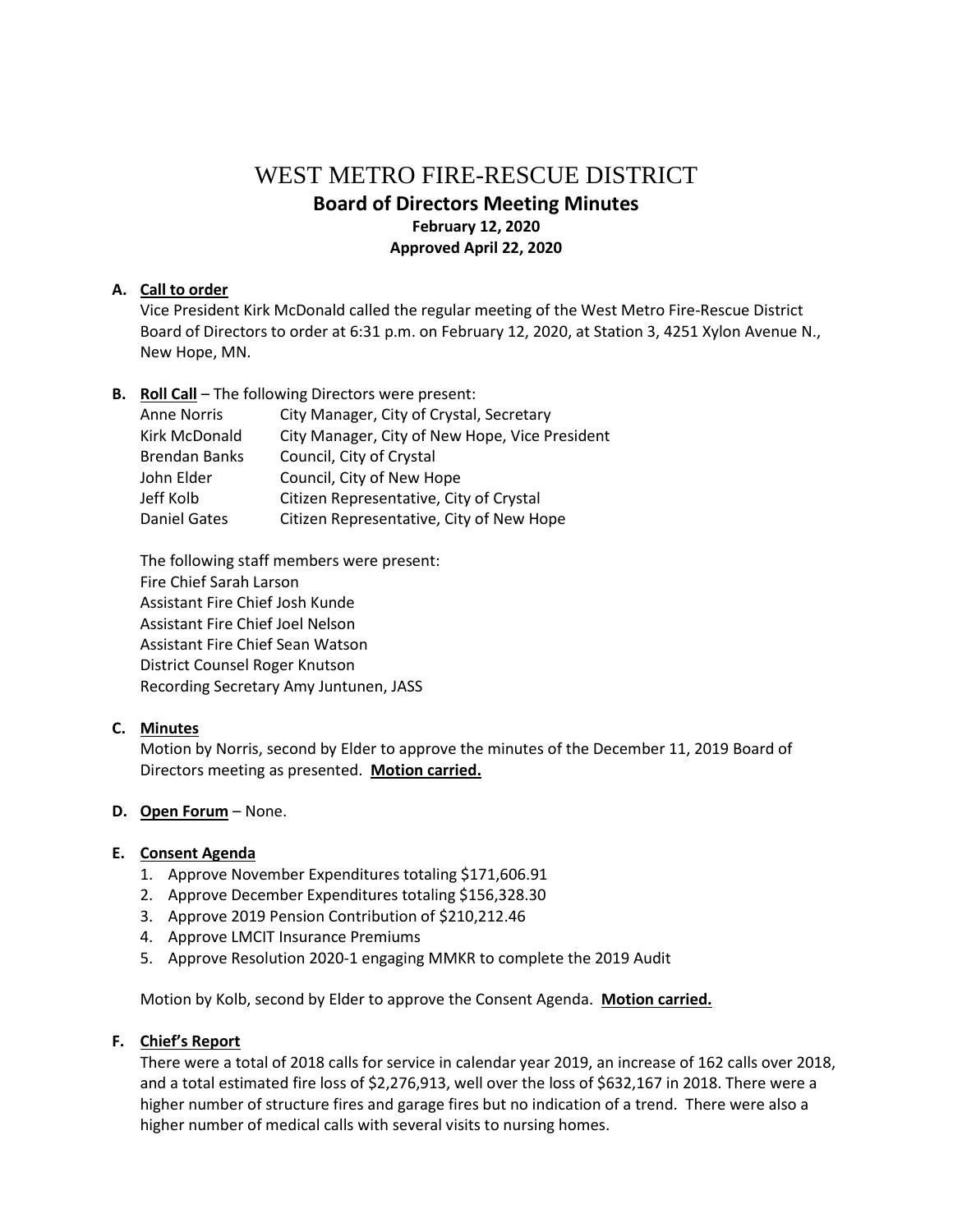There were 135 calls for service in January 2020 with an estimated fire loss of \$101,000.

The Chief met with the City Managers twice in January to discuss the February Board meeting, annual goals, quarterly updates to Councils, 2020 emergency management training schedule, crisis communications software and other topics.

Chiefs and officers met in January to review the Capital Plan through 2026, train on large area/missing person searches and discuss the new training section of the employee handbook. Fulltime staff met in December and January. Staff have been working on the training section of the employee handbook, annual Right-to-Know and respiratory training, fire investigations, collection and delivery of gifts for the "Be a Santa to a Senior" program, implementation of CodeRed software, coordinating the Honor Guard clinic at Camp Ripley, 2020 West Suburban Fire Academy, performance evaluations and 2020 goals and training in several areas.

Chief Larson attended city council work sessions at New Hope and Crystal in January and February 2020, respectively. Chief Larson also attended the February 4, 2020 Crystal council meeting and presented a commendation to Crystal Public Works employee John Nelson for his reporting of a fire and care of the occupant on December 31, 2019.

Staff is developing a report on the replacement of major apparatus for presentation to the Board at a future meeting.

The Chief reviewed the **preliminary fourth quarter Financial Report** and overall 2019 budget to actual line by line for overages and shortages. The overall actual is 97.37% of the 2019 approved budget although there are some invoices received after year-end not included in the preliminary report.

One firefighter retired last week with 10 years of service. Significant public events include Salvation Army bell ringing, the Santa to a Senior program, and Toys for Tots collection in December. The next blood drive is scheduled for February 24 in Crystal at Station 2 and February 25 in New Hope at Station 3 from 3:00-6:00 p.m. in both locations.

Honor Guard training is scheduled in March at Camp Ripley and has over 60 registrations from all over the state.

#### [Banks arrived 6:48 p.m.]

A mass casualty training was held with Explorers and firefighter spouses acting as patients. EMS training continues on the fourth Thursday of odd-numbered months. The Explorers continue to meet on the first and third Thursday of each month with two more students recently added.

Outside regular department training, staff and firefighters have been working on the training portion of the employee handbook. The West Suburban Fire Academy has 24 firefighters, none from the District this year. The current apprentice class will begin the driving program in March with the full driving program to be completed by June. The Tech Rescue group is holding scenario-based training every other month and will be leading the ropes and knots training for the Fire Academy.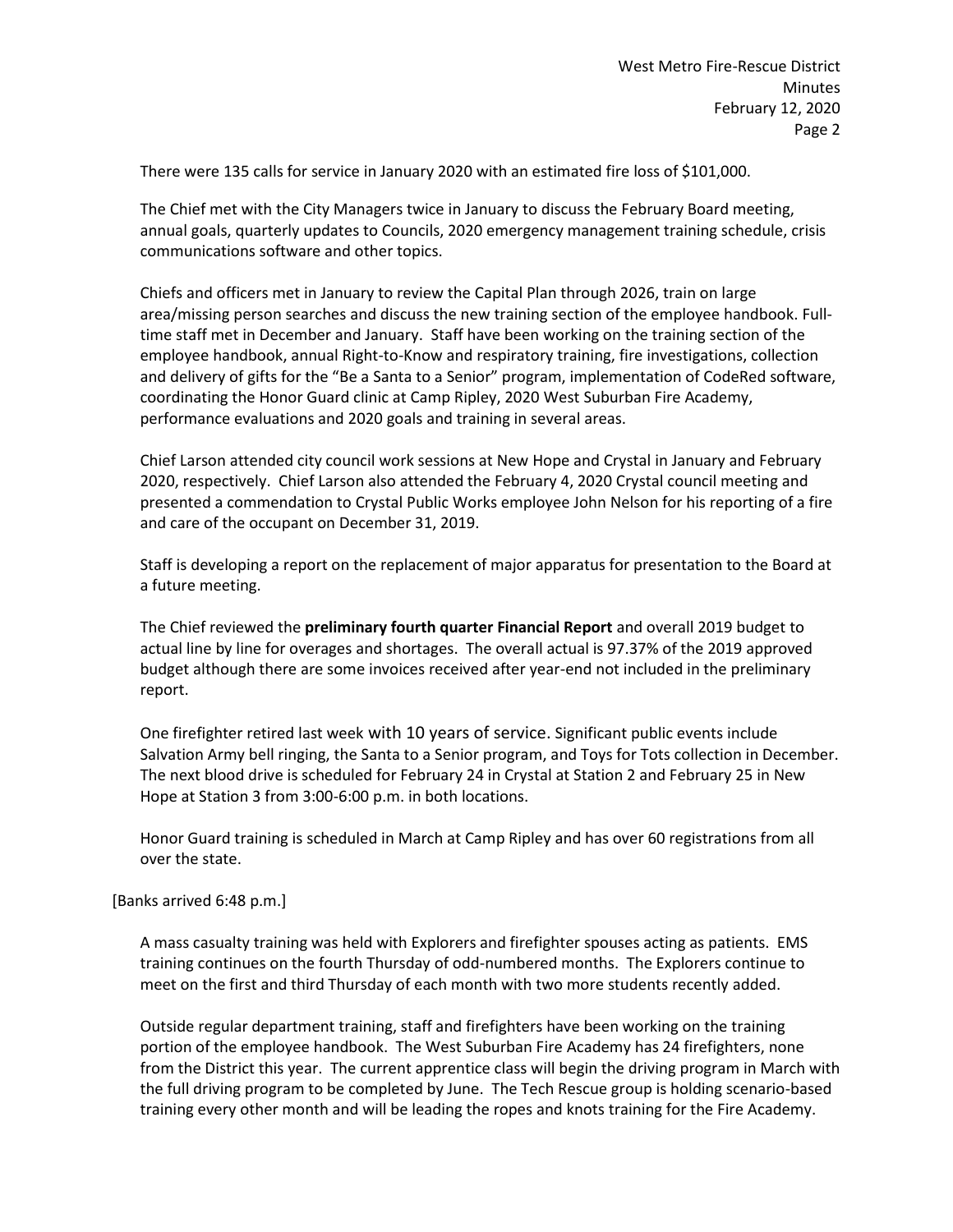Staff met with LOGIS to evaluate future IT operational and capital needs, including replacement of old work stations. The CodeRed crisis communications software has been implemented in both cities and the District will work with the cities to determine the best use of that application. Emergency Management training will be held twice for each member city in 2020.

A mock OSHA inspection was conducted which identified minor deficiencies at Stations 1 and 2. The District contracted with an outside vendor to provide an OSHA-compliant electronic safety data sheet (SDS) database, replacing the 3-ring binders previously used.

Air packs and most loose goods have been delivered for the SCBA capital purchase approved in December 2019, though bottles are not expected to arrive until May 2020. All staff will go through in-service training on the new SCBA packs to prove competency in use prior to utilization, with a plan to have the new equipment in service by August 2020. The front passenger seatbelts had to be replaced in all engines after DOT inspection at a cost of \$3,700 due to a design flaw causing the seatbelts to be slammed into doors.

Staff performed 650 inspections/plan reviews/meetings and 228 re-inspections in 2019. In January 2020 staff completed 33 inspection/plan reviews/meetings and 27 re-inspections. On January 7 a call for service was received for smoke in a house due to a fire in a washer/dryer. The resident had recently completed a Home Safety Survey and used the fire extinguisher provided prior to firefighter arrival. The resident commented on what an amazing program it is. Board member suggested a press release encapsulating the incident and the program.

A total of 100 residents have signed up for the Adopt-A-Hydrant program. A gift card will be awarded to one resident of each member city once a large snowfall occurs. Garage fire safety has been emphasized in recent communications to citizens due to the recent volume of that type of fire. Staff conduct investigations of every fire for cause, only one fire listed in the report is suspicious for arson.

Motion by Gates, second by Elder to accept the Chief's report. **Motion carried.**

## **G. Old Business**

**1. Approve Resolution 2019-92020-2 Board's representative on the West Metro Fire Relief Association Board.** One vacancy occurred and two applications were received. Applicants were interviewed by the City Mayors and District President. Motion by Serie, second by Elder to approve Resolution 2020-2 appointing Ron Stoffel as WMFRD Board representative to the West Metro Relief Association Board of Trustees. **Motion carried.**

## **H. New Business**

**1. 2020 Chief's Goals.** Motion by Elder, second by Gates to approve the 2020 Chief's goals as presented. **Motion carried.**

**2. Updates to the Employee Handbook.** Over 20 staff members including Chiefs, officers and firefighters have reviewed the handbook update and support the new information. The section is updated to include the unwritten rules and expectations that have been in place at WMFRD.